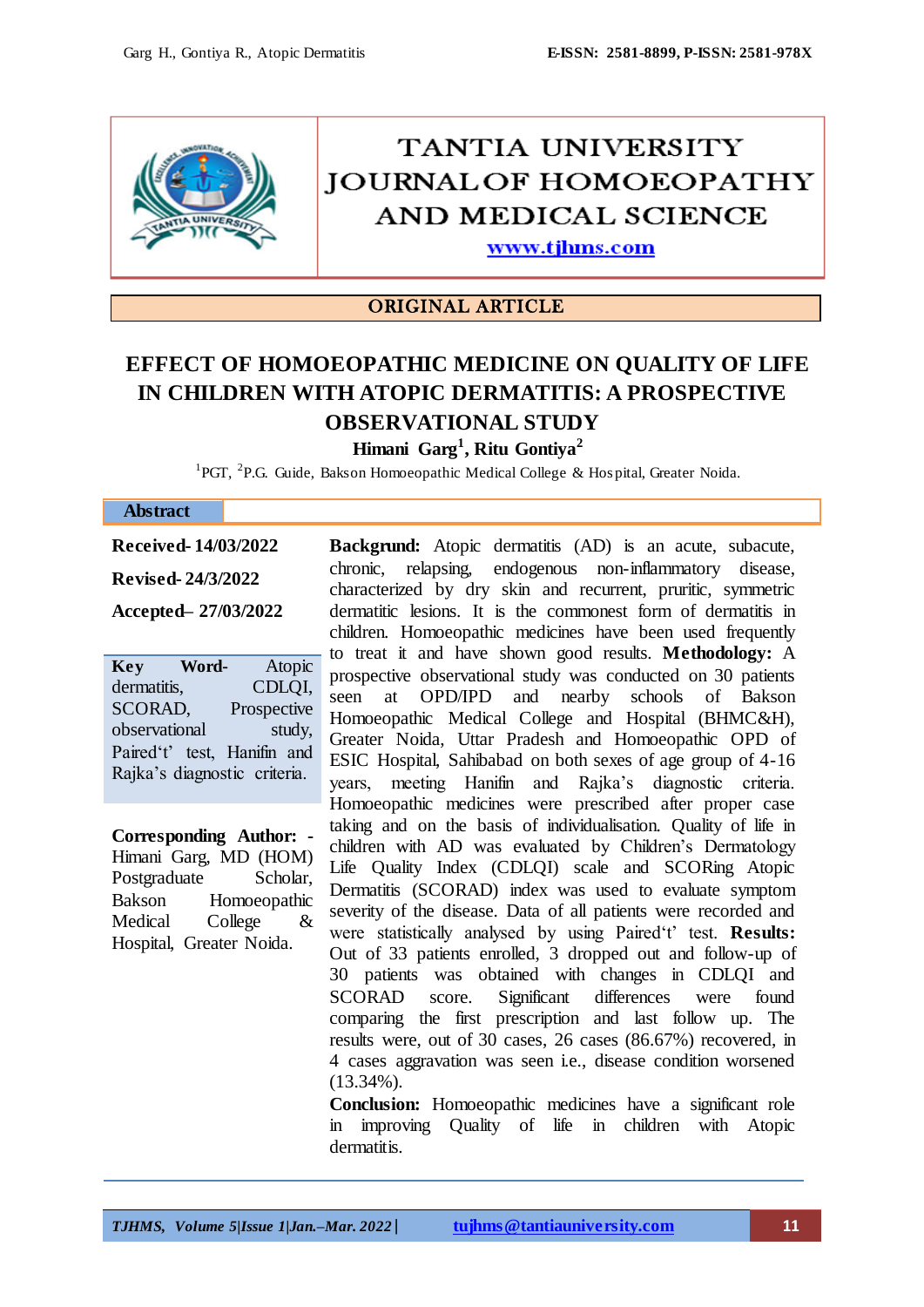#### **INTRODUCTION**

"The purpose of a doctor or any human in general should not be to simply delay death of the patient, but to increase the person"s quality of life" **Patch Adams.**

Atopic dermatitis (Atopic Eczema) is an acute, subacute, chronic, relapsing, endogenous eczema, characterized by dry skin and recurrent, pruritic, symmetric dermatitic lesions. The condition is due to complex interaction between genetic susceptibility and immunological changes with heightened  $IgE$  response<sup>1</sup>. It causes inflammation, redness, and irritation of the skin. Scratching leads to further redness, swelling, cracking, "weeping" clear fluid, ultimately crusting and scaling.

Atopic dermatitis is the commonest form of dermatitis in children. It is known to be associated with other allergic diseases known as comorbidities. These comorbid conditions include allergic rhinitis, asthma, food allergies, and allergic rhinoconjunctivitis. $^{2}$ 

Incidence of Atopic Dermatitis has increased 2- to 3-fold in the industrialized nations. Impacting approximately 15% to 20% of children and 1% to 3% of adults worldwide. The upward trend is also true in the Indian context. Prevalence ranging between 2.4% and 6% in India. Onset of disease is most common by 5 years of age. Approximately 60% of patients develop disease in the first year of life and 90%

within the first 5 years of life. Twenty percent of children who develop AD before 2 years of age will have persisting symptoms of disease; 17% will have intermittent symptoms by 7 years of  $age<sup>3</sup>$ , therefore early diagnosis and treatment are essential to avoid complications of AD and improve the Quality of Life.

It has a wide-ranging impact on a patient"s quality of life and the burden from direct and indirect costs is shared by the families and caregivers of patients. Direct costs include prescription cost, healthcare provider visits, and hospitalizations. Indirect costs include absenteeism from work, school, and physical activities; decreased productivity (presenteeism); and decreased quality of life (due to itching, sleep disruption, irritability and general stress)<sup>3</sup>. Due to deprived sleep, there is tiredness, mood change and impaired psychosocial functioning of the child particularly at school due to embarrassments (comments, teasing, bullying) which ultimately lead to social isolation and may lead to depression or social avoidance. The child"s lifestyle is often limited in respect to clothing, holidays, staying with friends, owning pets, swimming or the ability to play or do sports. In skin a disease there is a social stigma attached in respect to its appearance and has a negative impact on the psyche of patients. AD impacts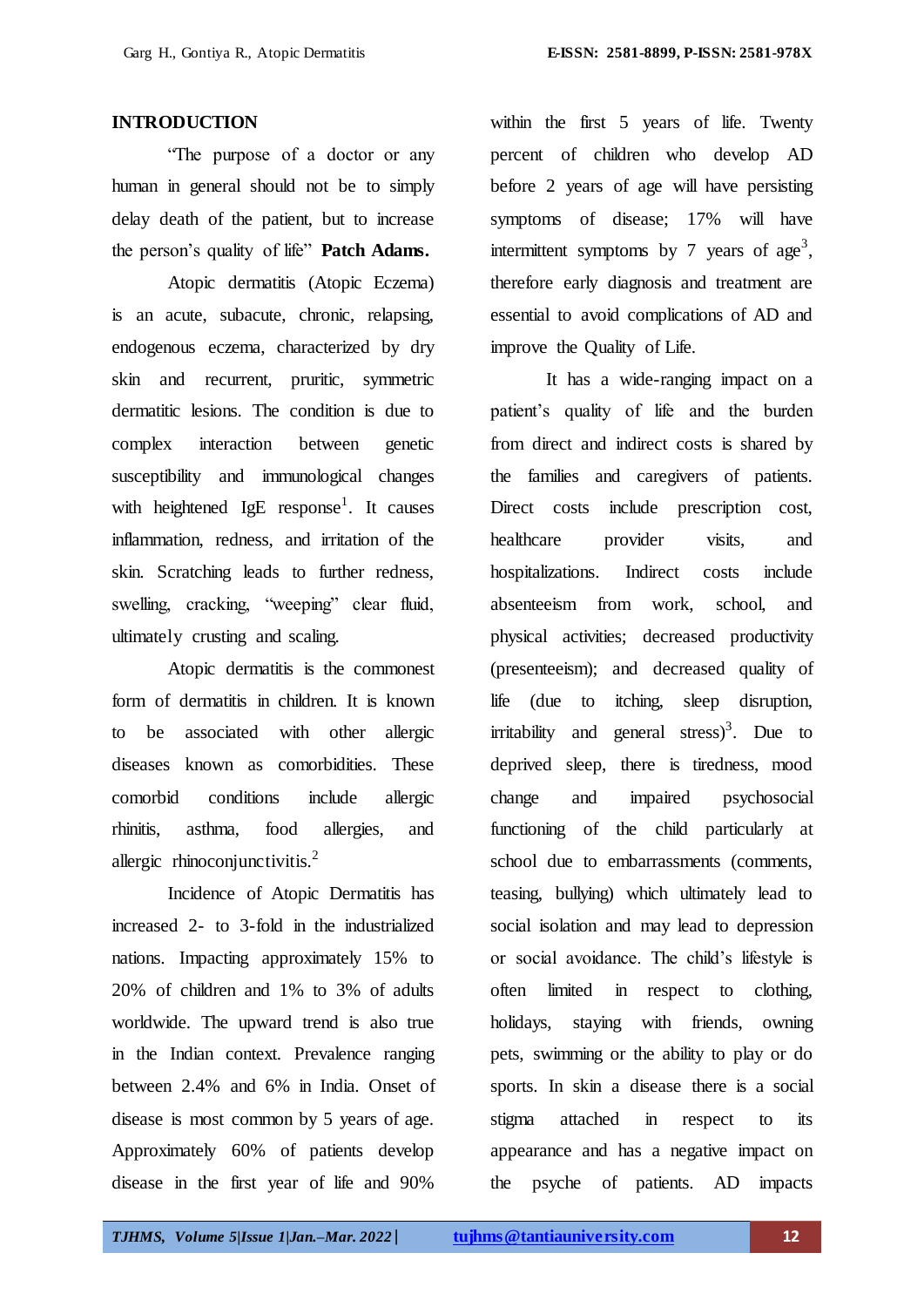childhood Health Related Quality of Life (HRQoL) to a greater extent than many other cutaneous skin diseases, it was even found equivalent in impact to other nondermatological chronic diseases<sup>4</sup>.

Two studies were conducted, one in Italy<sup>5</sup> and one in Germany<sup>6</sup> which confirmed the positive therapeutic effect of homoeopathy in atopic dermatitis. However, there are only limited numbers of studies available in this area focusing on the impact of quality of life in children with atopic dermatitis. Hence, this study was intended to observe and assess the effects of indicated homoeopathic medicines on quality of life of children suffering from atopic dermatitis using standardized scales.

Atopic Dermatitis has different clinical presentation in different age groups. In infants, mainly onset after 3 months presents with extremely itchy erythematous papulovesicular rashes seen mainly on face, affecting sleep<sup>1</sup>. While in children<sup>1</sup> these rashes are characterised by dry lichenified and crusted plaques, seen mainly behind the creases of elbow, knees, neck etc. These rashes or eruptions usually clear by 10 years of age but if it develops or continues to adulthood<sup>7</sup> it is characterised by dry lichenified and crusted plaques, appearing in the creases of the elbow or knees or nape of neck. Apart from heightened IgE levels some

theories suggests that filaggrin, protein in corneal layer of which help in structure and formation of the corneal layer is either partially lost or completely lost due to mutation in FLG gene<sup>8</sup>. Lack of filaggrin may allow entry of airborne allergens causing inflammation and dryness of skin which causes itchiness. Also, harsh climatic factors, pruritogens, irritants,  $airborne$  pollutants<sup>9</sup>, , smoke exposure, family history of atopy may be risk factors for AD.

Several standards and guidelines for the diagnosis of AD have been published, all of which are substantially the same as the disease concept of AD published by Wise et al. but mostly acceptable criteria is by Hanifin and Rajka $10$  who in 1980 modified and combined their respective standard and proposed a renewed diagnostic standard (validated by American academy of dermatology) proposed to diagnose AD when the patient meets at least three of these four major features and also at least three of 23 minor features.

**Major features-** (1) Pruritus (2) Typical morphology and distribution flexural lichenification in adults facial and extensor eruptions in infants and children. (3) Chronic or chronically relapsing dermatitis. (4) Personal or family history of atopy (asthma, allergic rhinitis, atopic dermatitis)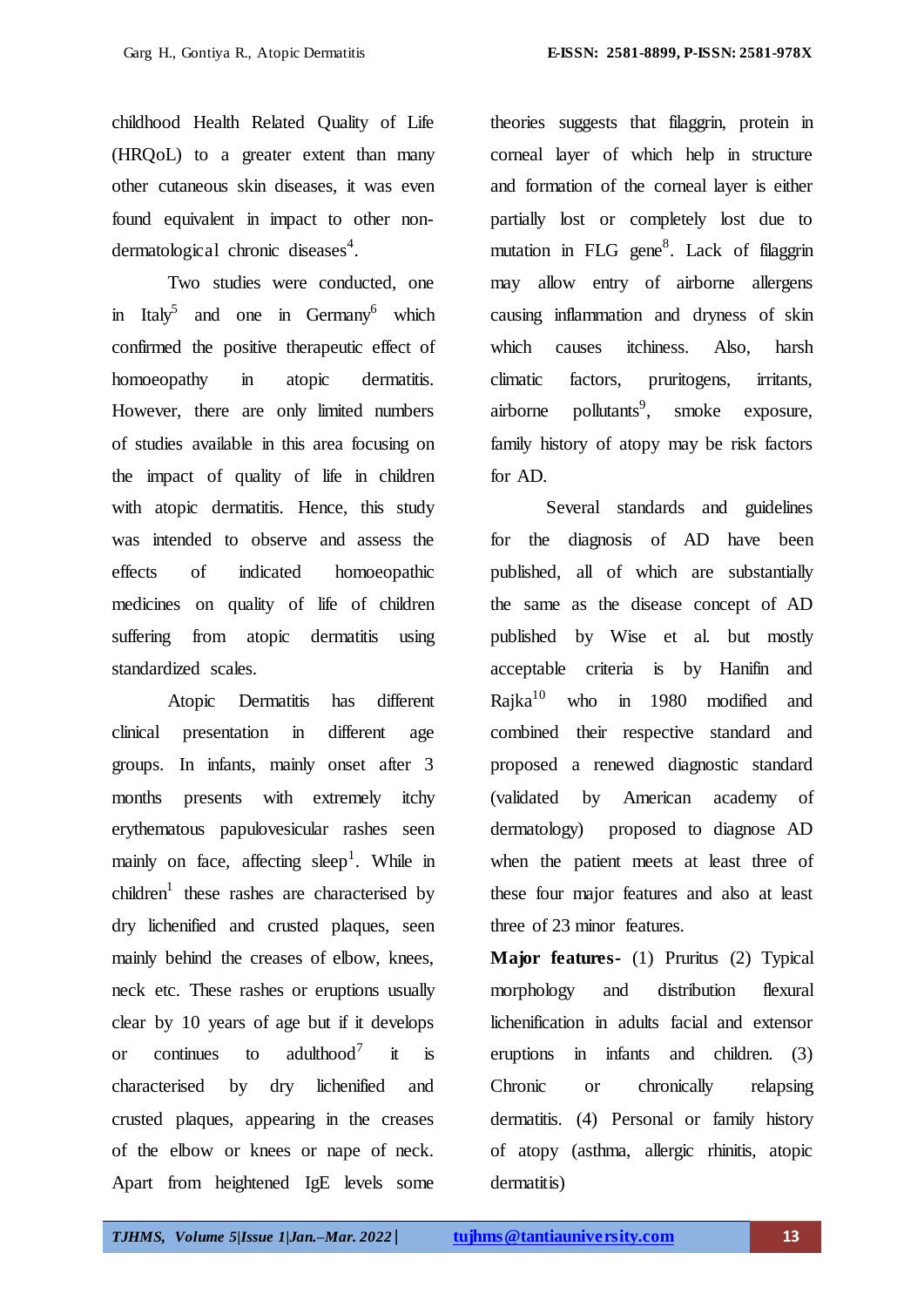**Minor features:** (1) Xerosis (2) Ichthyosis/palmar hyper-linearity, keratosis pilaris (3) Immediate (type i) skin test reaction (4) Elevated serum Ige (5) Early age of onset (6) Tendency toward cutaneous infections (especially staph. Aureus and herpes simplex), impaired cell mediated immunity (7) Tendency toward non-specific hand or foot dermatitis (8) Nipple eczema

AD cases can be associated with super added infections<sup>11</sup>, allergic rhinitis, conjunctivitis, metabolic disorder such as obesity, life style disorders, skin disorders like vitiligo, alopecia areata, psychiatric disorders like ADHD, anxiety, depression, suicidal stress and many more.

Prognosis of AD is not really bad as it is mainly childhood disease and does not cause serious ailment but worsened cases may cause serious bacterial and viral infections, embarrassments, suicidal intention, and retarded growth.

AD should be differentiated from other skin disorders like seborrheic dermatitis, contact dermatitis, psoriasis, dermatographism, impetigo, scabies which are also childhood skin disorders.

The diagnosis of AD in this study was purely done on clinical basis using Hanifin and Rajka"s criteria mentioned above.

#### **AIMS AND OBJECTIVE**

- $\triangleright$  The study aimed to improve the Quality of life in children with Atopic Dermatitis using individualised homoeopathic medicines.
- $\triangleright$  The primary objective of the study was to evaluate the effectiveness of homoeopathic treatment in improving the Quality of Life in Children under the study using CDLQI scale and secondary objective was to assess the changes in the symptom severity using SCORAD index, from baseline score to last follow up score.

#### **RESEARCH HYPOTHESIS**

- **Null Hypothesis:** There is no significant improvement in the quality of life in children with Atopic Dermatitis when treated with homoeopathic medicines.
- **Alternative Hypothesis:** There is a significant improvement in the quality of life in life in children with Atopic Dermatitis when treated with homoeopathic medicines.

#### **METHODOLOGY**

**Type of study:** Prospective Observational **Study.**

**Sample Size and Sampling Methods:** Cases were selected from screening and from OPD settings as total of 1245 children were screened from different schools of Greater Noida under health check-up camps organised by PGT"s and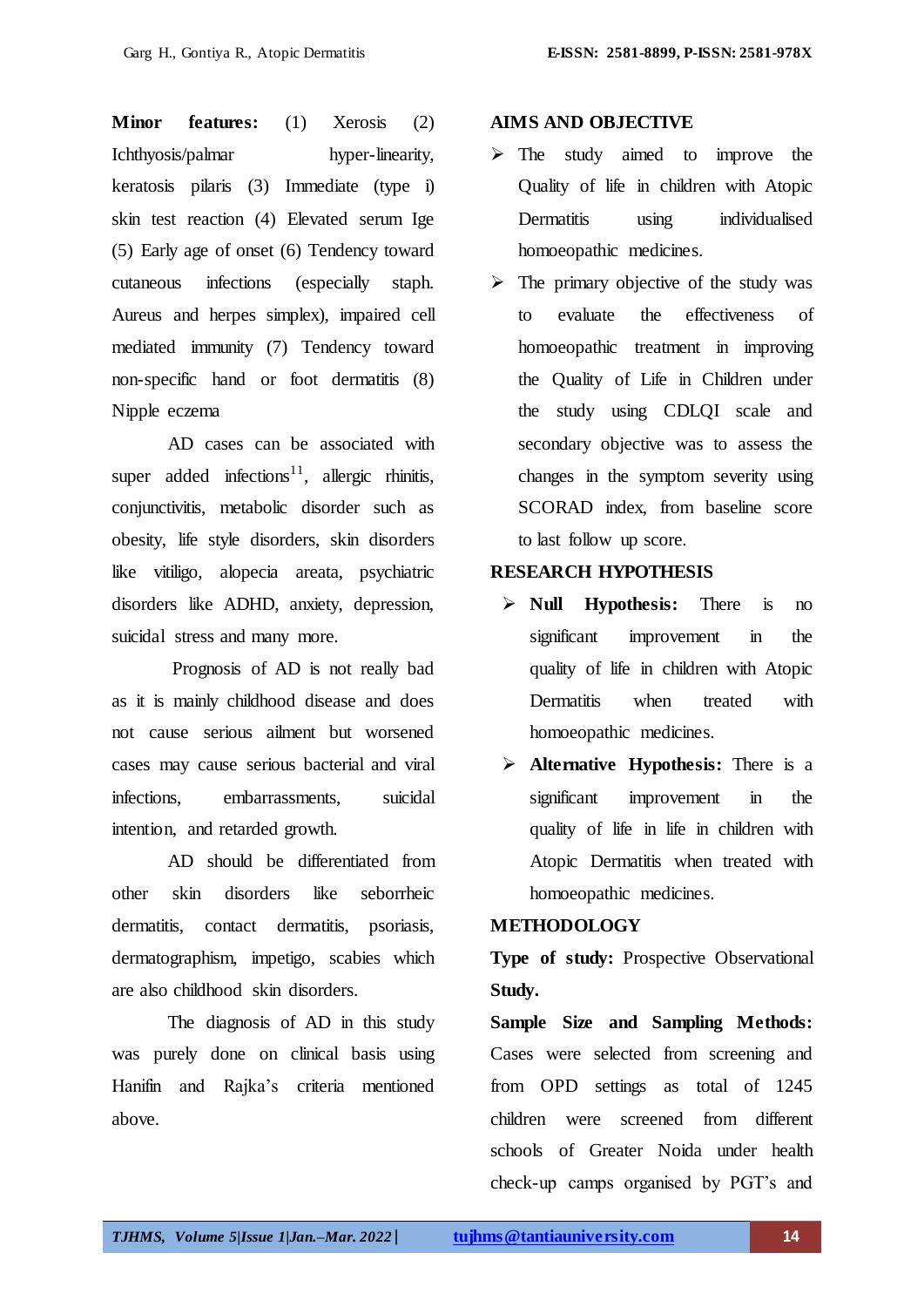faculty of Bakson Homoeopathic Medical College & Hospital and Homoeopathic OPD of ESIC Hospital Sahibabad, of which in total 75 (6.02%) children were found to have atopic dermatitis. Out of total 75 children (age group 5 years to 12 years) screened out having AD, 33 were enrolled who gave consent and fulfilled the inclusion and exclusion criteria. Out of 33 patients enrolled 3 dropped out. They were briefed regarding the objectives, methods along with mode of homoeopathic treatment was explained. Before enrolment informed consent was taken from either of the parents or guardians of the patients.

#### **Inclusion Criteria:**

- $\triangleright$  Both sexes.
- $\triangleright$  Age group between 4 years to 16 years diagnosed with atopic dermatitis according to Hanifin and Rajka"s criteria.

#### **Exclusion Criteria:**

- $\triangleright$  Any fungal infection.
- $\triangleright$  Patient on any other medications.
- $\triangleright$  Patient in need of medical emergency care.
- > Children whose parents refused consent.
- $\triangleright$  Drop out was in cases with less than 2 Follow ups.

**Duration of Study** - 18 Months. This included 6 months of synopsis preparation, 5 months for enrolment of cases, 5 months for enrolment of cases, 5 months for follow ups, 2 months for dissertation preparation.

**Ethical Clearance:** Ethical Clearance was obtained from Institutional Ethical Committee of Bakson Homoeopathic Medical College and Hospital, Greater Noida, U.P. for synopsis (Protocol no. BHMC/MD/2018/001/PAED) on 21/9/19.

**Selection of Tools:** The following tools/materials were used for the conduction of this clinical trial:

**Case Recording Performa** (obtained from BHMC & H) along with follow up sheet, to note down the information/data collected from the patient.

- $\triangleright$  Cartoon children dermatology quality of life index (for age group 4 years to 11 years) and Children dermatology life quality index (CDLQI- Hindi and English Version) (for age group 11years to 16years) and SCORAD index.
- $\triangleright$  Participant information sheet with consent form both in Hindi and English, Assent form.
- Homoeopathic medicines from pharmacy of BHMC&H, Greater Noida and ESI hospital Sahibabad.

#### **Assessment Scale:**

The following scales were used to assess the Quality of Life and severity of symptom index as follows-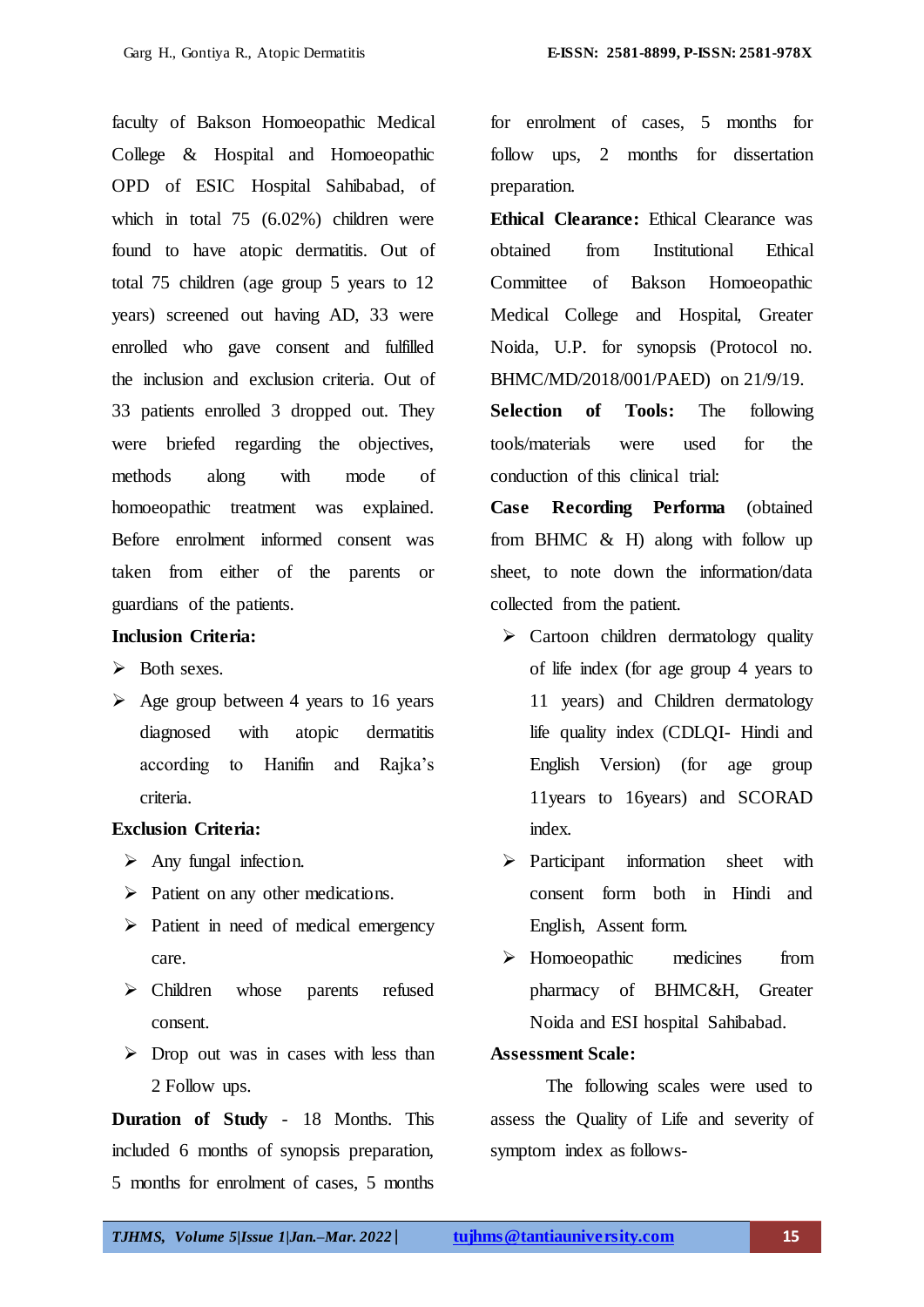- **Children Dermatological Life Quality Index**  $(CDLQI)^{12}$  is a 10, question index which come in different in languages and two versions that is cartoon and text. In this study CDLQI in English and Hindi were used along with cartoon version for small children (up to 11 years) and text version till the age of 16 years. This scale is a selfexplanatory questionnaire and can be simply handed to the patients who are asked to fill them in the help of parent or guardian. The 10 questions are based on the experience of children with skin disease. The 10 questions CDLQI help to understand the impact of the disease under 6 headings that are Symptoms and Feelings, Leisure, School and Holidays, Personal and Relationships, Sleep and Treatment.
- **Scoring Atopic Dermatitis (SCORAD)<sup>13</sup> -** is a clinical tool used to assess the extend and severity of eczema. It includes- a) **Area,** to determine extend, where head and neck includes 9% of affection, upper limb 9% each, lower limb 18% each, anterior trunk 18%, back 18%, and genitals 1%. b) **Intensity-** Assessed through redness, swelling, oozing/crusting, scratch marks, skin thickening, dryness. c) **Subjective**

symptoms including sleep disturbance and intensity. These three points are taken into consideration before and after treatment to determine whether the treatment has been effective or not.

**Remedy Selection:** The medicines prescribed to the patients were on principles of Organon of Medicine after proper individualisation. Mental, physical and particulars of the patients were carefully taken into consideration, also patients family tendency were noted down. **Choice of Remedy and Potency:** The prescription was made according to the totality of the symptoms obtained from case taking, and individualised homoeopathic medicines were prescribed. Main potencies used were 30CH, 200CH. Repetition was done in case where cases came on standstill, or in cases where no improvement was seen. Potencies were increased in cases where further improvement was required and change of medicine was done in acute phase of disease, condition worsened, and complementary to the previous. Along with the main medicine Saccharum Lactis was given as placebo.

Follow ups were taken weekly or bi-weekly depending on the convenience of the patients, but only the baseline and the last follow up were considered for statistical analysis.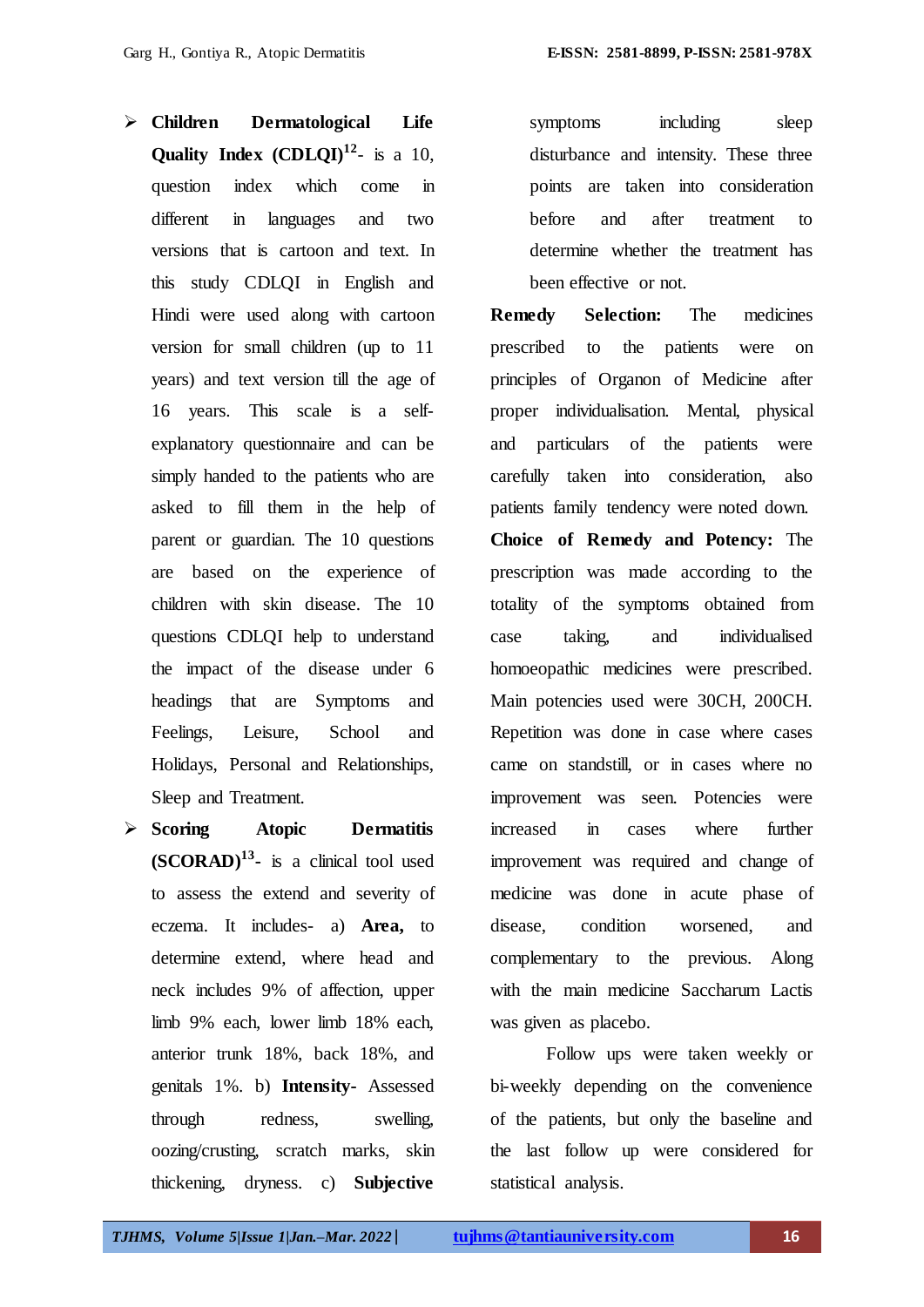#### **Statistical Method Used:**

Appropriate parametric test paired't' test, was used to compare CDLQI score and SCORAD scores before and after the treatment and readings were obtained using Microsoft excel sheets.

#### **OBSERVATION**

The following observations were observed during the study -

#### **Gender Incidence**



Fig 1 Bar Diagram of Gender Incidence

#### **Age and Gender Incidence**

Table 1- Distribution of cases according

to their age and gender.

| Age Group  | Gender         |                |                |
|------------|----------------|----------------|----------------|
| (In years) | Male           | Female         | Total          |
| $4 - 6$    | $\overline{2}$ | 1              | 3              |
| $6 - 8$    | $\overline{4}$ | 0              | $\overline{4}$ |
| $8 - 10$   | 1              | 1              | $\overline{2}$ |
| $10 - 12$  | 0              | 3              | 3              |
| $12 - 14$  | 3              | 3              | 6              |
| $14 - 16$  | $\overline{2}$ | 8              | 10             |
| $16 - 18$  | ∩              | $\overline{2}$ | 2              |
| Total      | 12             | 18             | 30             |

# **Hypersensitivity To Different Allergens.**

Table 2- Distribution of cases having hypersensitivity to different allergens.

|                 |                     | No. Of         |       |
|-----------------|---------------------|----------------|-------|
| S.No            | Allergens           | Patients       | $\%$  |
|                 |                     |                |       |
| $\mathbf{1}$    | <b>Fatty Food</b>   | 3              | 10    |
| $\overline{c}$  | Egg                 | $\overline{2}$ | 6.67  |
| 3               | Milk                | 5              | 16.67 |
| $\overline{4}$  | Cold Drink          | $\mathbf{1}$   | 3.33  |
|                 | Allopathic          |                |       |
| 5               | Medicine            | 3              | 10    |
| 6               | Dust                | 6              | 20    |
| 7               | Cold Air            | 5              | 16.67 |
| 8               | Sun Heat            | $\overline{2}$ | 6.67  |
| 9               | Meat                | 3              | 10    |
| 10              | Gluten              | $\overline{2}$ | 6.67  |
| $\overline{11}$ | <b>Brinjal</b>      | $\overline{2}$ | 6.67  |
| 12              | <b>Boiled Rice</b>  | $\mathbf{1}$   | 3.33  |
|                 | Change<br><b>Of</b> |                |       |
| 13              | Weather             | 5              | 16.67 |
| 14              | Cabbage             | $\mathbf{1}$   | 3.33  |
| 15              | <b>Sweets</b>       | $\mathbf{1}$   | 3.33  |
| 16              | Wheat               | $\mathbf 1$    | 3.33  |

#### **Past Complaints-**



Fig 2 Past Complaints History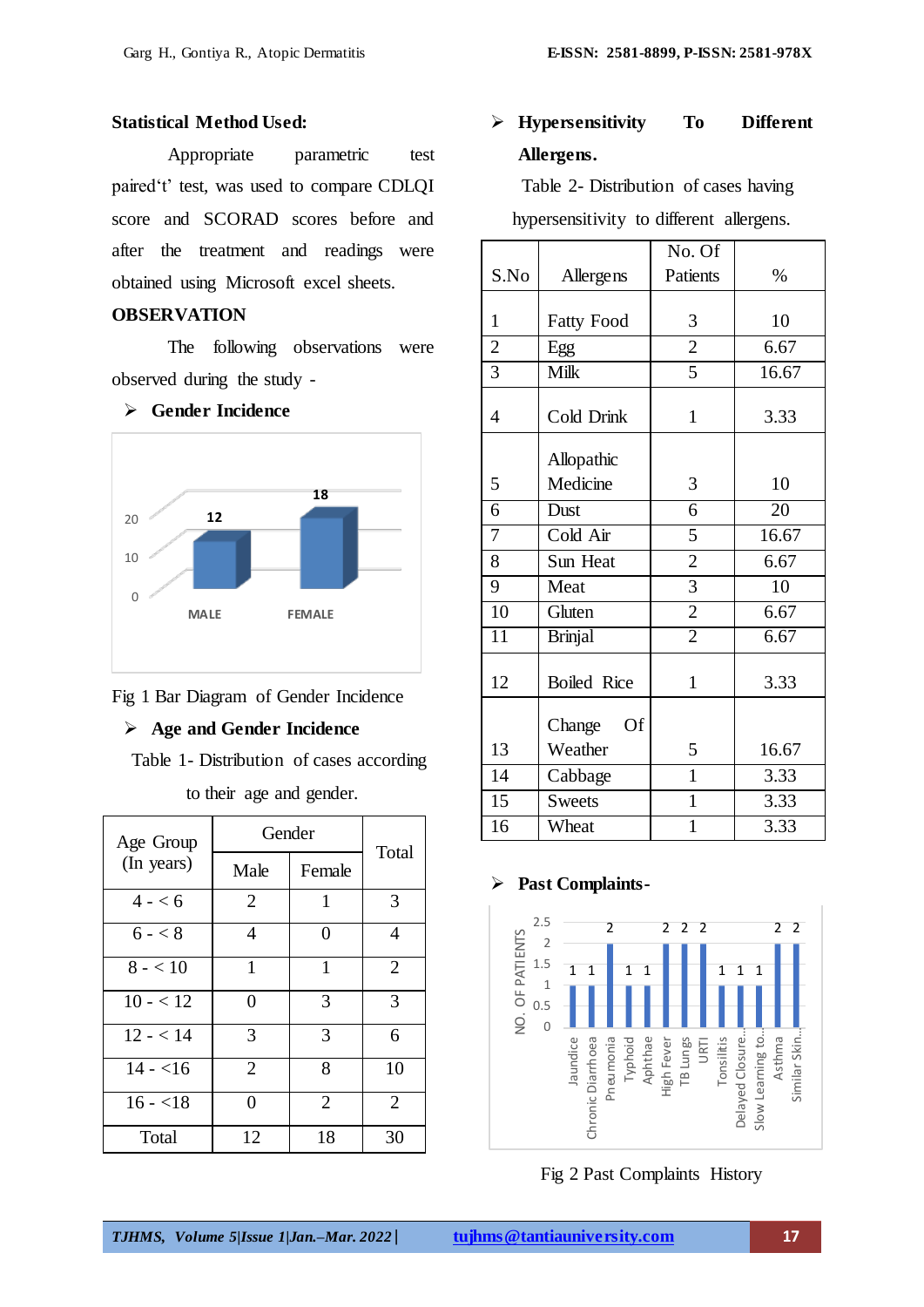#### **Family History**



Fig 3 .Distribution showing cases with different family history

#### **Medicines Prescribed as First Prescription**

| Table 3- Distribution table of Medicine used in first prescription. |  |  |  |  |  |
|---------------------------------------------------------------------|--|--|--|--|--|
|---------------------------------------------------------------------|--|--|--|--|--|

|                | Medicine Used In          | Potencies |                |                | No             |                |
|----------------|---------------------------|-----------|----------------|----------------|----------------|----------------|
| S.NO.          | <b>First Prescription</b> | used      | Number         | Improved       | change         | Worsened       |
| $\mathbf{1}$   | Ignatia                   | 200       | 1              | $\theta$       |                | $\overline{0}$ |
| $\overline{2}$ | Rhus Toxicodendron        | 30,200    | 3              | $\overline{2}$ | $\overline{0}$ | 1              |
| $\overline{3}$ | Petroleum                 | 200       | $\mathbf{1}$   | 1              | $\overline{0}$ | $\overline{0}$ |
| $\overline{4}$ | Graphites                 | 30,200    | $\overline{2}$ | 1              | 1              | $\overline{0}$ |
| 5              | Nitricum Acidum           | 200       | $\overline{2}$ | $\overline{2}$ | $\overline{0}$ | $\overline{0}$ |
| 6              | Belladonna                | 200       | $\mathbf{1}$   | 1              | $\overline{0}$ | $\overline{0}$ |
| $\overline{7}$ | Sulphur                   | 200       | $\overline{2}$ | $\mathbf{1}$   | $\overline{0}$ | $\mathbf{1}$   |
| 8              | Tuberculinum              | 30        | $\mathbf{1}$   | $\mathbf{1}$   | $\overline{0}$ | $\overline{0}$ |
| 9              | Natrium Muriaticum        | 30, 200   | 3              | 3              | $\overline{0}$ | $\overline{0}$ |
| 10             | Calcarea Carbonica        | 200       | $\mathbf{1}$   | 1              | $\overline{0}$ | $\overline{0}$ |
| 11             | Pulsatilla Nigricans      | 30, 200   | 3              | $\overline{2}$ | $\overline{0}$ | $\mathbf{1}$   |
| 12             | Calcarea                  | 30        | $\mathbf{1}$   | $\mathbf{1}$   | $\overline{0}$ | $\overline{0}$ |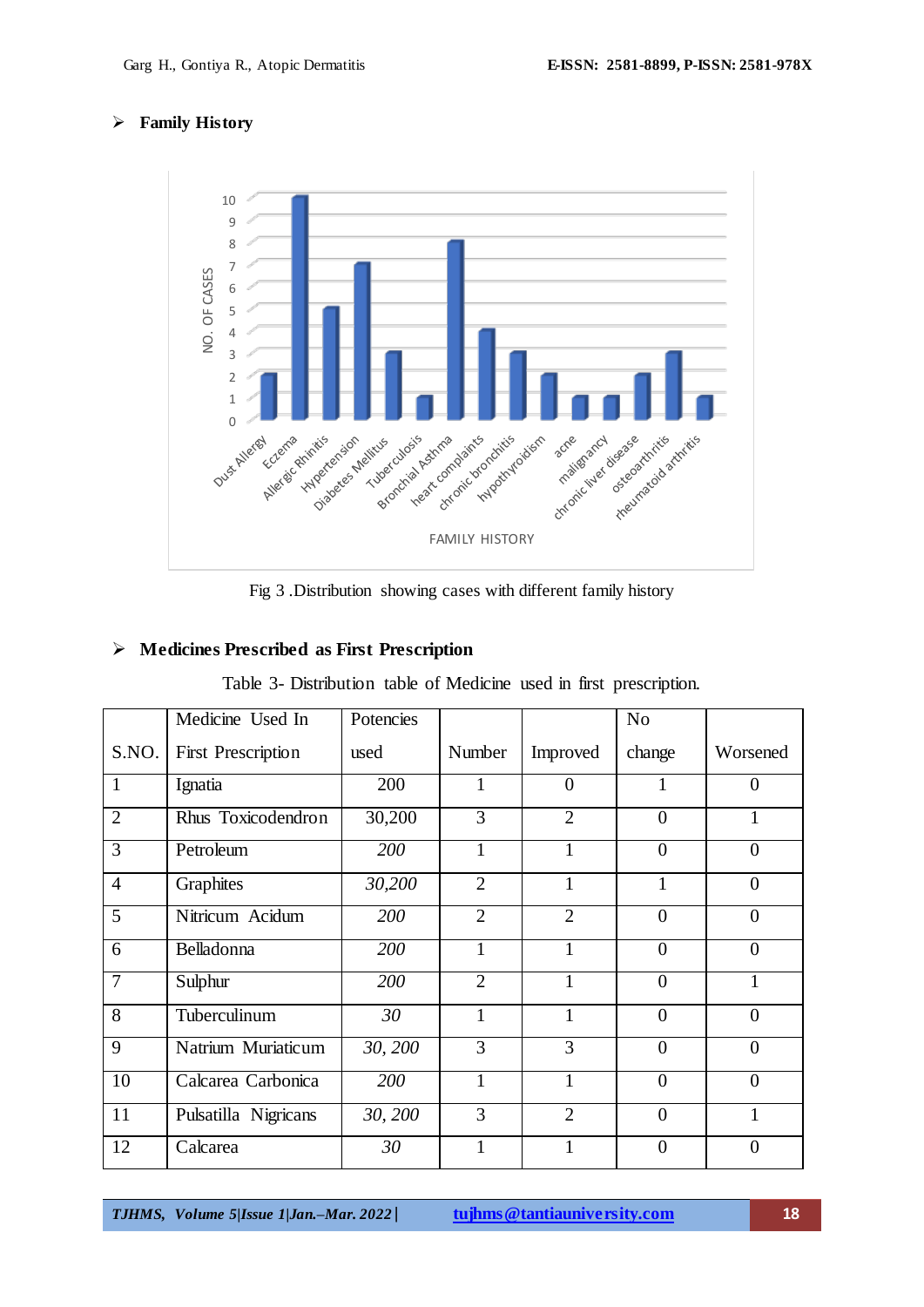|    | Phosphorica         |         |   |                |                |  |
|----|---------------------|---------|---|----------------|----------------|--|
| 13 | Apis Mellifica      | 200     |   |                |                |  |
| 14 | Medorrhinum         | 200     |   |                |                |  |
| 15 | Baryta Carbonica    | 200     |   |                | $\overline{0}$ |  |
| 16 | Arsenicum Album     | 30, 200 | 3 | $\overline{2}$ |                |  |
| 17 | Mercurius Solubilis | 200     |   |                | $\Omega$       |  |
| 18 | Carbo Vegatabilis   | 30      |   |                | $\theta$       |  |
| 19 | Causticum           | 200     |   |                |                |  |

# **Change In Medicine And Reason Of Change**

Table 4– Table showing number of medicines changed and reason of change.

| <b>Initial Medicine</b>                | <b>Changed To</b>  | <b>Reasons</b>                                                                                                                               |
|----------------------------------------|--------------------|----------------------------------------------------------------------------------------------------------------------------------------------|
| Ignatia                                | Rhus Toxicodendron | Itching was not relieved.                                                                                                                    |
| Rhus Toxicod                           | Calcarea Carbonica | Rhus Toxicodendron was given as acute medicine<br>for the case.                                                                              |
| Sulphur                                | Graphites          | Condition worsened.                                                                                                                          |
| Calcarea Carboni<br>Rhus Toxicodendron |                    | Rhus Toxicodendron was given as acute medicine<br>for backache.                                                                              |
| Pulsatilla Nig.                        | <b>Graphites</b>   | Condition worsened.                                                                                                                          |
| Graphites                              | Psorinum           | Slightly itching increased                                                                                                                   |
| Apis Mellifica                         | Sulphur            | Condition worsened.                                                                                                                          |
| Rhus Toxico                            | Graphites          | Condition worsened.                                                                                                                          |
| Causticum                              | Natrium Muriaticum | Causticum improved the mental generals but<br>itching was increased therefore Natrum<br>Muriaticum was prescribed which improved<br>further. |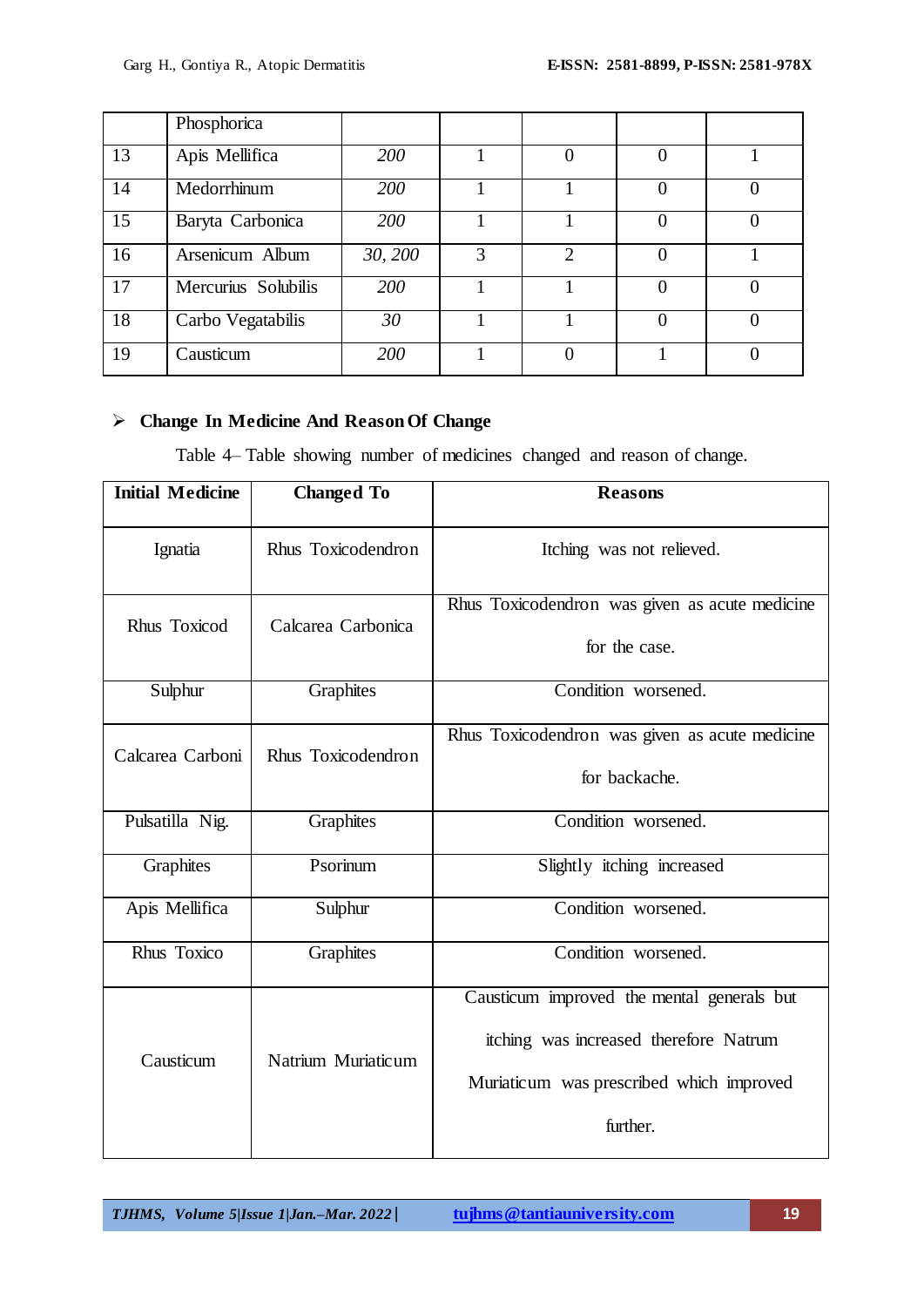#### **Improvement Status in General Symptoms of AD Cases.**

Table 5- Distribution table of Improvement status in general symptoms of AD cases.

| S.NO.          | General Symptoms              | <b>Of</b><br>No.<br>Patients | Improved       | No Change      | Worsened       |
|----------------|-------------------------------|------------------------------|----------------|----------------|----------------|
|                | Physical Generals             | 30                           | 28             | $\overline{2}$ | ( )            |
| $\overline{2}$ | <b>Mental Generals</b>        | 25                           | 22             |                | $\overline{2}$ |
| 3              | Quality Of Life               | 30                           | 26             | $\Omega$       | $\overline{4}$ |
| $\overline{4}$ | Cold And Coryza               | 14                           | 12             | $\overline{2}$ | $\theta$       |
| 5              | <b>Breathlessness</b>         | $\overline{4}$               | 3              |                | $\Omega$       |
| 6              | Cough                         | $\overline{4}$               | 3              |                |                |
| 7              | Lachrymation<br>From<br>Eyes. | $\overline{2}$               | $\overline{2}$ | $\Omega$       |                |

#### **Improvement Status in Particular Symptoms of AD Cases.**

Table 6 - Distribution table showing improvement in particular symptoms.

| S.NO.          | Particular Symptom                                | Total No.<br>Of Cases | Improved       | No Effect      | Worsened       |
|----------------|---------------------------------------------------|-----------------------|----------------|----------------|----------------|
| 1              | Itching                                           | 30                    | 26             | $\overline{0}$ | $\overline{4}$ |
| $\overline{2}$ | Lesions                                           | 28                    | 24             |                | 3              |
| 3              | <b>Dryness</b>                                    | 24                    | 20             | 1              | 3              |
| $\overline{4}$ | Lichenification                                   | 18                    | 14             | $\overline{2}$ | $\overline{2}$ |
| 5              | <b>Sticky Watery</b><br>Discharge From<br>Lesions | 16                    | 14             | $\mathbf{1}$   | 1              |
| 6              | Pus Discharge From<br>Lesions                     | $\overline{4}$        | $\overline{4}$ | $\theta$       | $\overline{0}$ |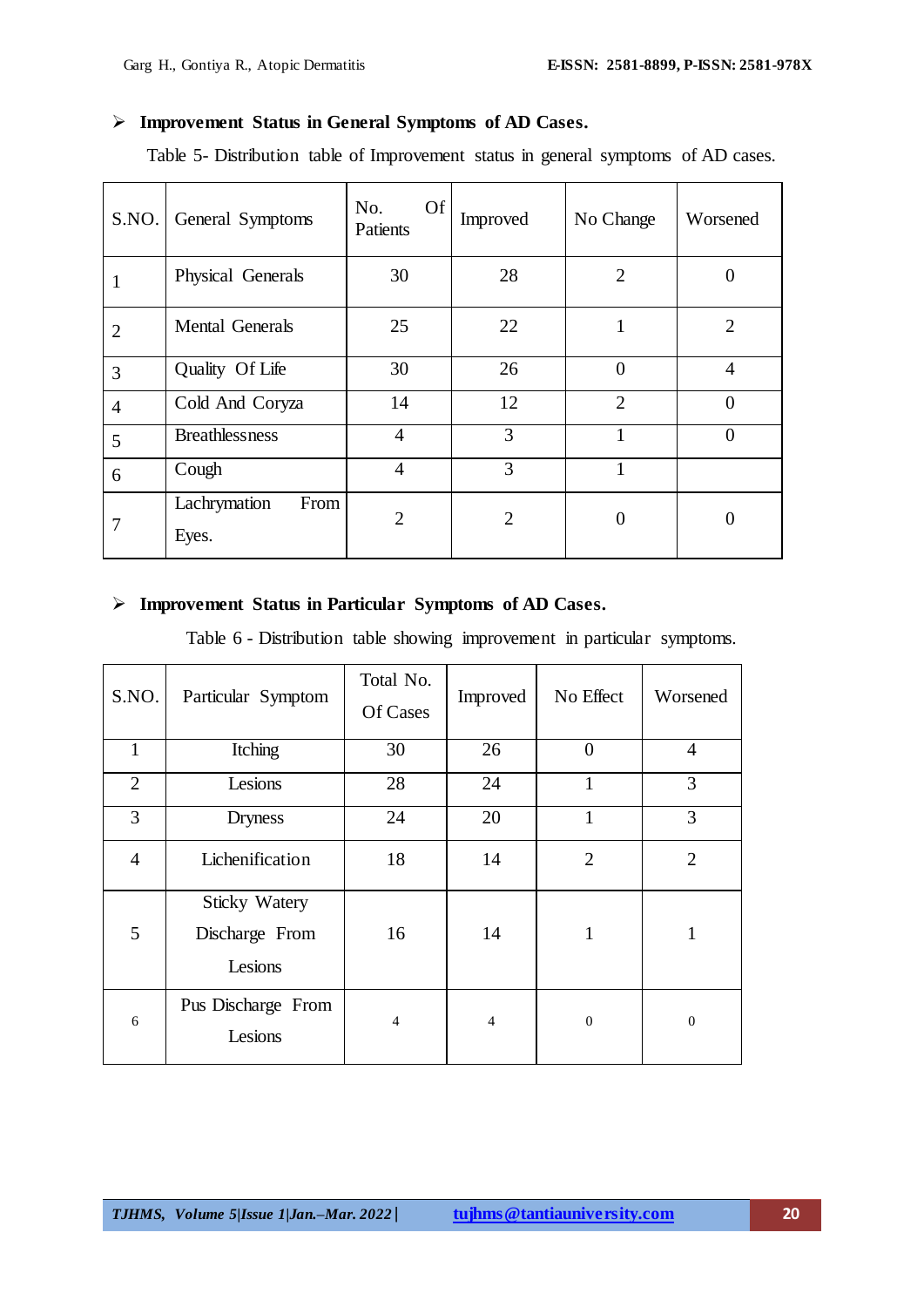# **CDLQI Scores Before And After**

| $S$ no.        | <b>CDLQI</b><br>scores<br>Range | Severity score                      | Patients<br>scores<br><b>Before</b><br>treatment | Percentage | Patients<br>score<br>After<br>treatment | Percentage |
|----------------|---------------------------------|-------------------------------------|--------------------------------------------------|------------|-----------------------------------------|------------|
| 1              | $0-1$                           | No effect<br>of AD                  | $\overline{0}$                                   | 0          | 6                                       | 20         |
| $\overline{2}$ | $2 - 6$                         | Small effect<br>of AD               | $\mathbf{1}$                                     | 3.33333    | 20                                      | 66.6667    |
| 3              | $7 - 12$                        | Moderate<br>effect of AD            | $\overline{7}$                                   | 23.3333    | $\theta$                                | $\Omega$   |
| $\overline{4}$ | $13 - 18$                       | Very large<br>effect of AD          | 16                                               | 53.3333    | $\overline{2}$                          | 6.66667    |
| 5              | $19-30$                         | Extremely<br>large effect of<br>AD. | 6                                                | 20         | $\overline{2}$                          | 6.66667    |

### **SCORAD Index Before and After:**

Table 8- SCORAD INDEX changes before and after.

| S<br>no.       | <b>SCORAD</b><br>score range | <b>SCORAD</b><br>score before | Percentage | <b>SCORAD</b> score<br>after | Percentage |
|----------------|------------------------------|-------------------------------|------------|------------------------------|------------|
|                | $0 - 10$                     |                               |            | 17                           | 56.6666667 |
| $\overline{2}$ | $10 - 25$                    |                               | 6.66667    |                              | 26.6666667 |
| 3              | $25 - 50$                    | 22.                           | 73.3333    |                              | 10         |
| 4              | >50                          |                               | 20         |                              | 6.66666667 |

## **OUTCOME**



**Fig 4 Bar Diagram of Outcome**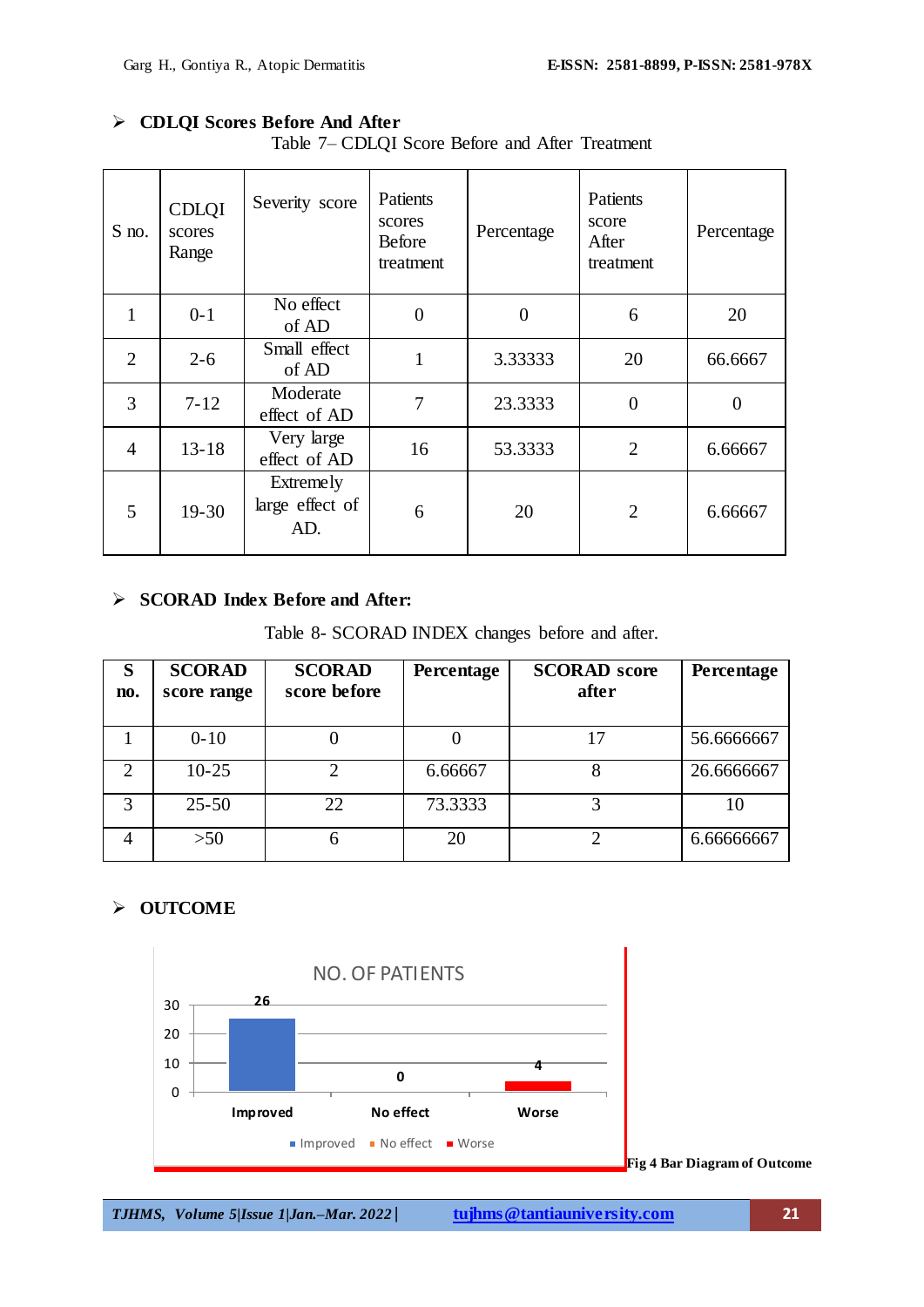#### **Statistical Analysis Of Data**

 As our data was normally distributed and scale of measurement was in intervals, and we compared two sets of data before and after therefore, paired't' test was used for statistical analysis. It was found that at 29 degree of freedom (Sample size of 30), and 5% significant limit of t' was  $2.045229642$ . The observed value of t' was 8.081437372 which showed calculated t value is greater than tabulated"t" value.

 Hence, there was no doubt that Quality of life of AD patients improved significantly by Homoeopathic medicine. Hence, we accepted the Alternate Hypothesis that Quality of life in AD cases improved significantly by assessing the result of CDLQI scores with the help of statistical analysis.

 Also, on analysing SCORAD index at 29 degree of freedom, 5% significant limit of t' is 2.045229642. The observed value of't' is 7.805151922 which showed calculated t value is greater than tabulated t value. Hence, there was no doubt that Symptom severity of AD patients improved significantly by Homoeopathic medicine.

 Hence, we accepted the Alternate Hypothesis that symptomatology in AD cases improved significantly by assessing the result of SCORAD scores with the help of statistical analysis.

#### **CONCLUSION**

- $\triangleright$  It was observed that majorly girls were affected as compared to boys in the age group of 14 to 16 years.
- $\triangleright$  There was associated hypersensitivity to different allergens, like fatty food, eff, milk, cold drinks, allopathic medicines, dust, cold air, sun heat, meat, gluten, brinjal, and boiled rice, change of weather, cabbage, sweets and wheat in AD children.
- $\triangleright$  Many AD children had past history of jaundice, chronic diarrhoea, pneumonia, typhoid, aphthae, high fever, TB lungs, URTI, tonsilitis, delayed closure of fontanels, slow learning to walk, asthma, similar skin complaint.
- It was observed that children had history of family atopy, like dust allergy, eczema, allergic rhinitis, TB, bronchial asthma, other chronic diseases in family members like heart complaint hypertension, diabetes mellitus, hypothyroidism, malignancy, chronic liver disease, osteoarthritis, rheumatoid arthritis.
- $\triangleright$  Many homoeopathic medicines around 20 were prescribed on the basis of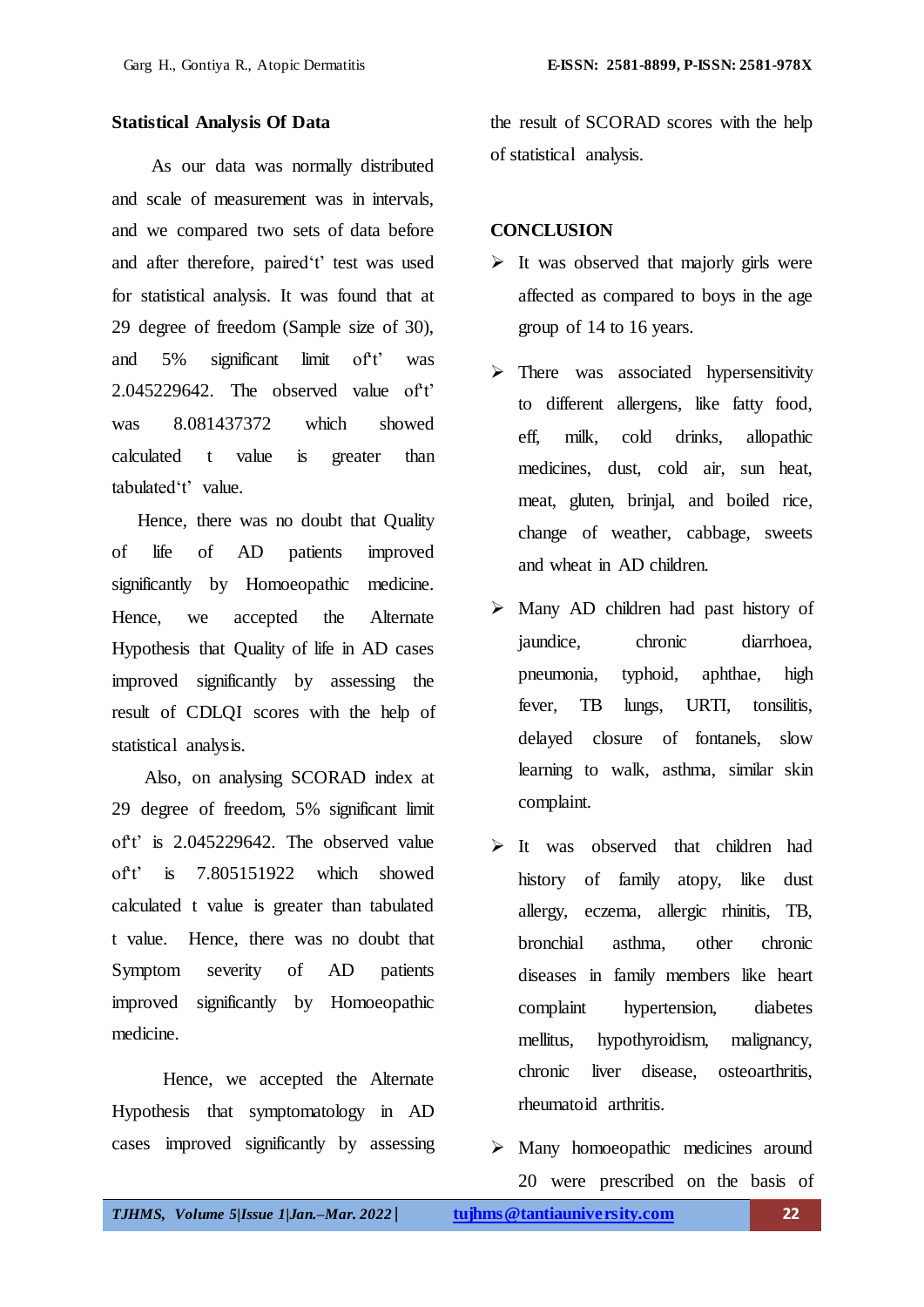individualization. Out of which Rhus Toxicodendron, Natrium Muriaticum, Pulsatilla Nigricans, Arsenicum Album were given in maximum cases that in 12 cases, 3 cases each, Natrium Muriaticum showed improvement in all 3 cases. Majorly 30, and 200 potencies in centesimal scale showed good result. Mainly there was no change of medicine but in some cases either same medicine with same potency was repeated and in some higher or some acute medicines was prescribed at start or in follow ups.

- $\triangleright$  Medicines were also changed in cases which became worse.
- $\triangleright$  There was improvement in general symptoms that is physicals, mentals, quality of life and also in particular symptoms of the disease.
- > The CDLQI and SCORAD scores improved.
- > Overall significant improvement was seen in 26 patients and condition worsened in 4 cases.
- $\triangleright$  Since, statistically significant result for the CDLQI score was obtained, therefore Alternate Hypothesis i.e., significant improvement in the quality of life in children with atopic dermatitis when treated with homoeopathic medicines was accepted.

This study was a successful one in terms of fulfilling the objectives set for the study. This was the modest effort to find the role of individualistic homoeopathic medicine in the management of AD & the response in this study was quite satisfactory.

#### **Limitation And Recommendation**

- $\triangleright$  Since AD is a chronic relapsing disease therefore follow up of 4-5 months is not sufficient to conclude for the cure of the cases. Therefore, a long-time study is needed to complete the study in a more scientific way.
- $\triangleright$  In this study patients with AD with age group of only 4 to 16 years was taken, while children in the infant age and toddlers were excluded, this study can be conducted on large sample size, and even including toddlers, and infant.
- $\triangleright$  Moreover, this was an observational study, in future comparative studies with control groups and those on conventional medicines could be conducted.

#### **REFERENCES**

- 1. PAUL, V. BAGGA A., 2019. GHAI ESSENTIAL PEDIATRICS. 9th ed. New Delhi: CBS PUBL & DIST PVT LTD, pp.681.
- 2. Gilaberte Y, Pérez-Gilaberte JB, Poblador-Plou B, Bliek-Bueno K, Gimeno-Miguel A, Prados-Torres A. Prevalence and comorbidity of atopic

*TJHMS, Volume 5|Issue 1|Jan.–Mar. 2022*| **tujhms@tantiauniversity.com 23**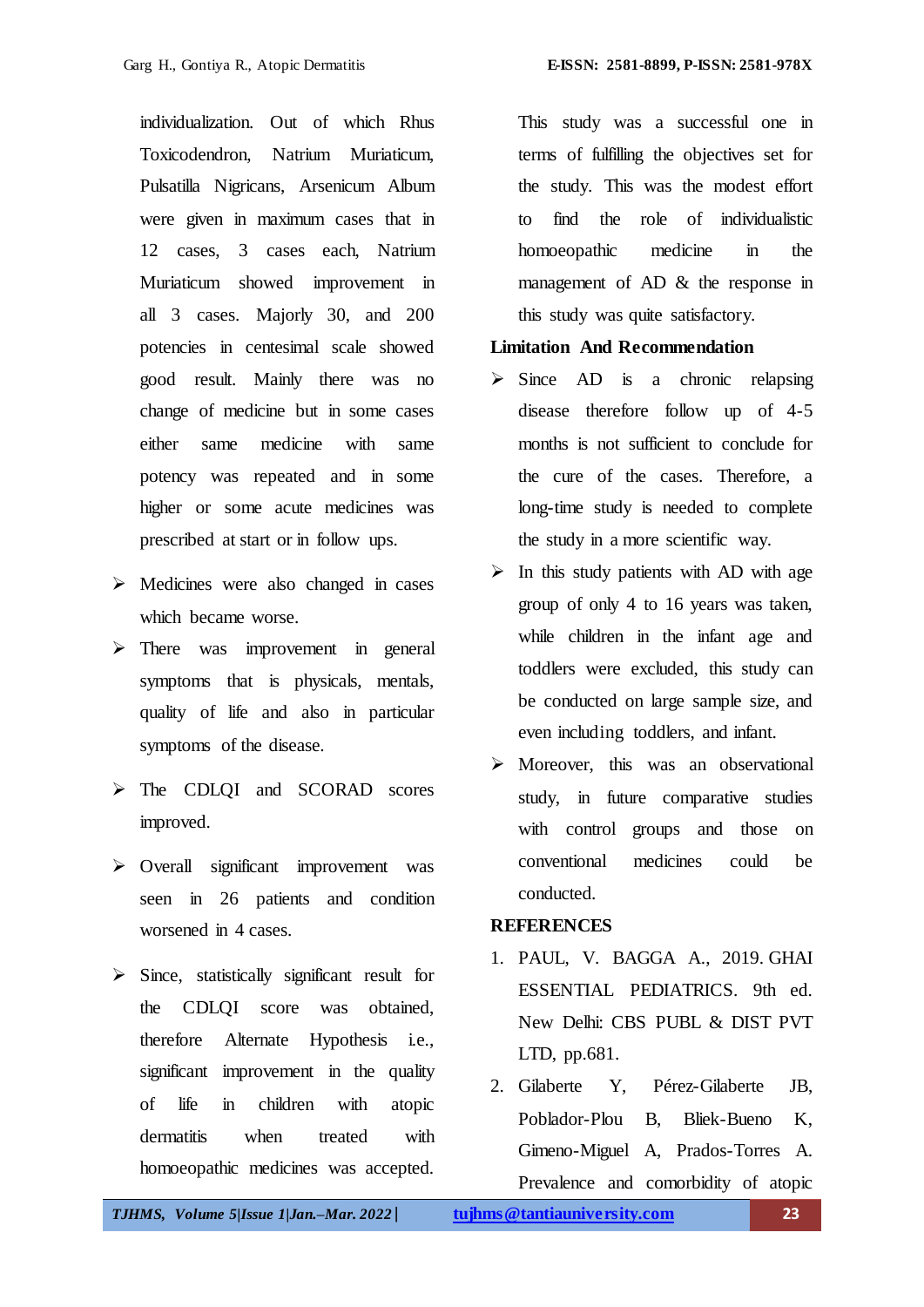dermatitis in children: a large-scale population study based on real-world data. Journal of clinical medicine. 2020 Jun;9(6):1632.

3. Carmela Avena-Woods B. Overview of Atopic Dermatitis [Internet]. AJMC. 2021 [cited 9 March 2021]. Available from:

https://www.ajmc.com/view/overviewof-atopic-dermatitis-article.

- 4. Beattie\* PE, Lewis‐Jones MS. A comparative study of impairment of quality of life in children with skin disease and children with other chronic childhood diseases. British Journal of Dermatology. 2006 Jul;155(1):145-51.
- 5. Rossi E, Picchi M, Bartoli P, Panozzo M, Cervino C, Nurra L. Homeopathic therapy in pediatric atopic diseases: short-and long-term results. Homeopathy. 2016 Aug;105(03):217- 24.
- 6. Witt CM, Lüdtke R, Willich SN. Homeopathic treatment of children with atopic eczema: a prospective observational study with two years follow-up. Acta dermatovenereologica. 2009 Mar 1;89(2):182- 3.
- 7. Silvestre Salvador JF, Romero-Pérez D, Encabo-Durán B. Atopic dermatitis in adults: a diagnostic challenge. J Investig Allergol Clin Immunol. 2017;27(2):78-88.
- 8. How Does Atopic Dermatitis Affect the Skin and Body? [Internet]. AtopicDermatitis.net. 2021 [cited 24 April 2021]. Available from: [https://atopicdermatitis.net/skin-body](https://atopicdermatitis.net/skin-body-parts-affected)[parts-affected.](https://atopicdermatitis.net/skin-body-parts-affected)
- 9. Kantor R, Silverberg JI. Environmental risk factors and their role in the management of atopic dermatitis. Expert review of clinical immunology. 2017 Jan 2;13(1):15-26
- 10. Joji TA. Diagnostic standard for atopic dermatitis. **JMA** Policies. 2002;45(11):460-5.
- 11. Cribier B. Comorbidités de la dermatite atopique. InAnnales de Dermatologie et de Vénéréologie 2019 Dec 1 (Vol. 146, No. 12, pp. 12S67- 12S75). Elsevier Masson.
- 12. Children's Dermatology Life Quality Index [Internet]. Cardiff University. 2021 [cited 2 January 2021]. Available from: [https://www.cardiff.ac.uk/medicine/res](https://www.cardiff.ac.uk/medicine/resources/quality-of-life-questionnaires/childrens-dermatology-life-quality-index) [ources/quality-of-life](https://www.cardiff.ac.uk/medicine/resources/quality-of-life-questionnaires/childrens-dermatology-life-quality-index)[questionnaires/childrens-dermatology-](https://www.cardiff.ac.uk/medicine/resources/quality-of-life-questionnaires/childrens-dermatology-life-quality-index)

[life-quality-index.](https://www.cardiff.ac.uk/medicine/resources/quality-of-life-questionnaires/childrens-dermatology-life-quality-index)

13. Severity scoring of atopic dermatitis: the SCORAD index. Consensus Report of the European Task Force on Atopic Dermatitis. Dermatology. 1993;186(1):23-31. doi: 10.1159/000247298. PMID: 8435513.

*TJHMS, Volume 5|Issue 1|Jan.–Mar. 2022*| **tujhms@tantiauniversity.com 24**